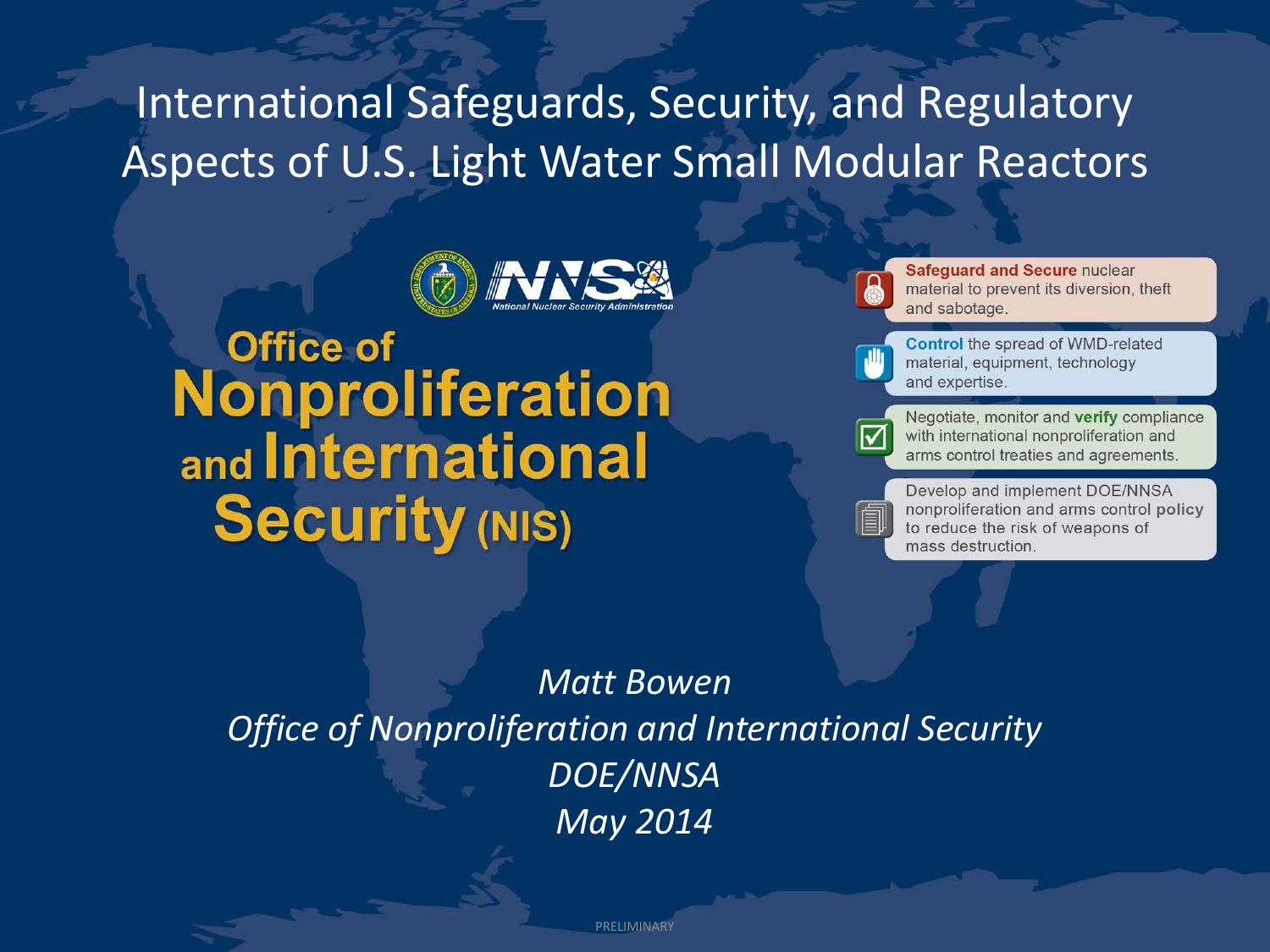

# President Obama and Small Modular Reactors

"And with rising oil prices and a warming climate, nuclear energy will only become more important. That's why, in the United States we've restarted our nuclear industry as part of a comprehensive strategy to develop every energy source. We supported the first new nuclear power plant in three decades. **We're investing in innovative technologies so we can build the next generation of safe, clean nuclear power plants**."



*Hankuk Univ., March 26, 2012*



"We can build the next-generation nuclear reactors that are **smaller** and safer, cleaner and cheaper." *Ohio State Univ., March 22, 2012*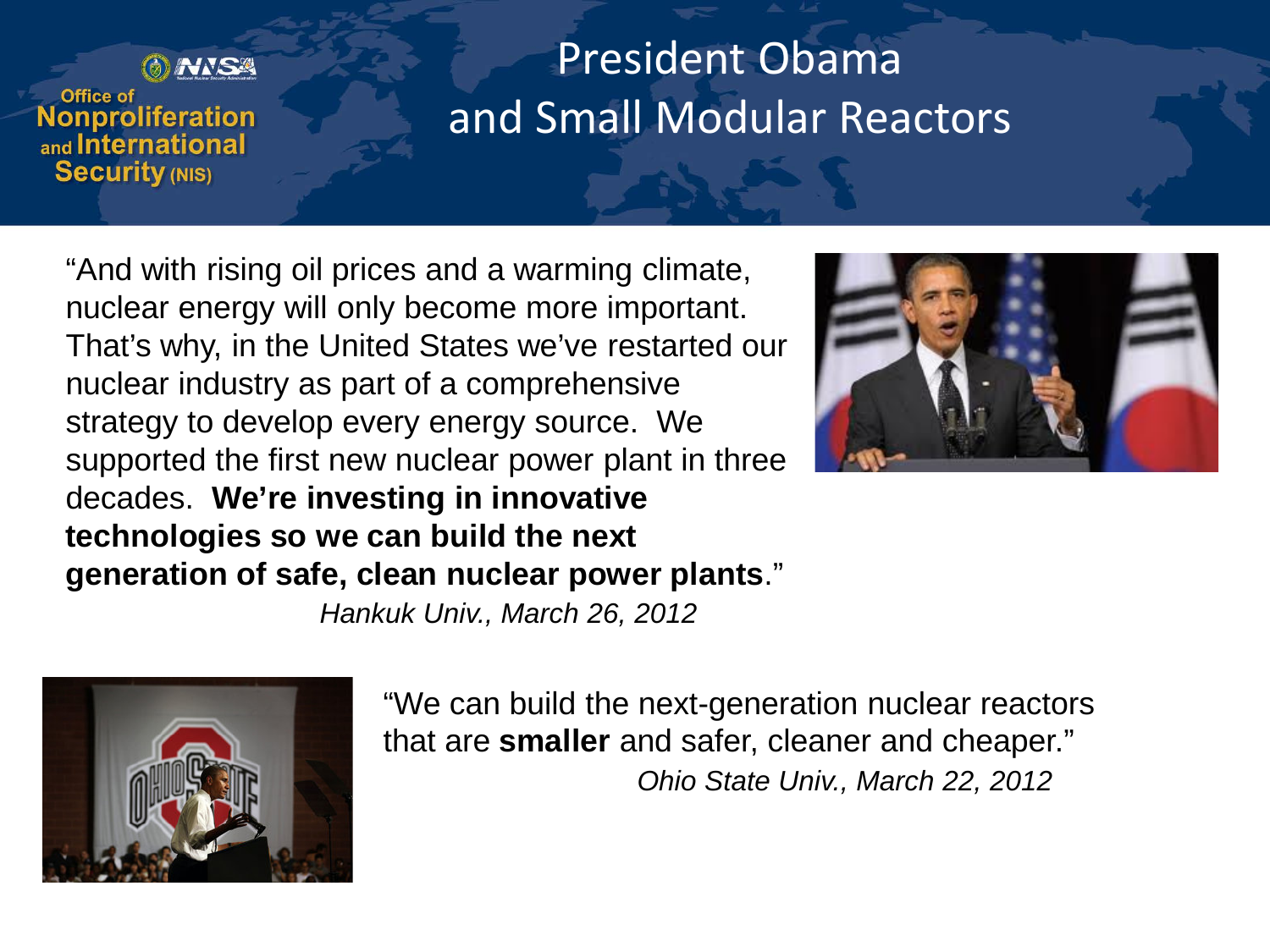

#### U.S. Light Water-Based SMR Designs

Office of **Nonproliferation** and International **Security (NIS)** 

- Well-Understood **Technology** 
	- Uranium oxide fuels
	- Applicable regulatory and operating experience
	- Safety features that build on GEN III+ reactors
	- Licensing horizon 5-10 years
- NuScale and mPower selected by DOE for support

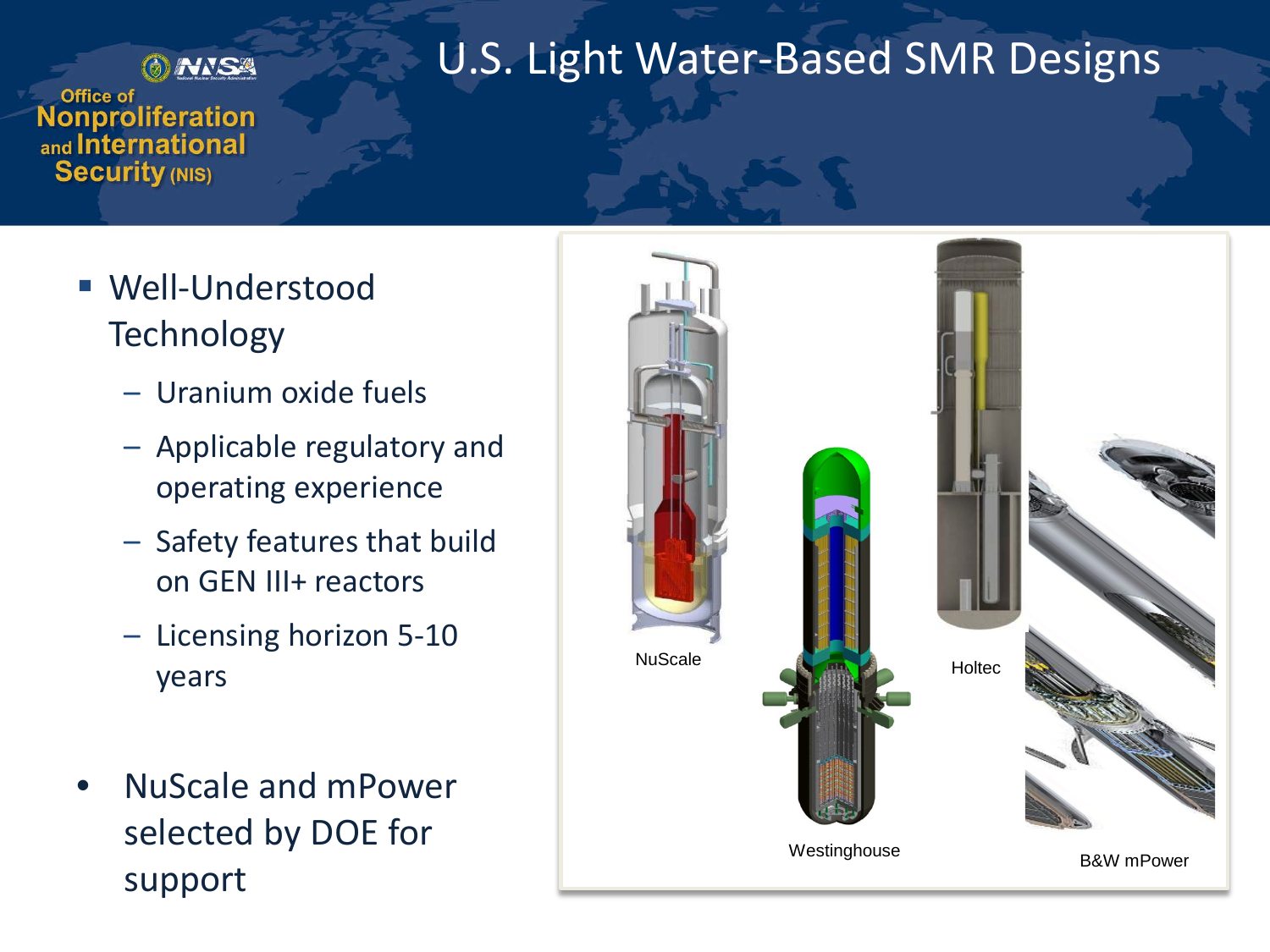

DOE/NNSA Study of US LW SMRs

Office of **Nonproliferation** and International **Security (NIS)** 

- A look at the security (physical protection), international safeguards, and regulatory aspects of the US LW SMRs
- Challenges: the 4 designs are at various stages of development and still evolving; proprietary and security information involved
- Identified 10 technical features that can be found in US designs
	- below-grade siting, redundant safety equipment separation, factory fabrication, multi-modularity, small source term, ultimate heat sink, passive safety, fuel type, fuel cycle management, integrated primary components
- In addition, looked at 4 characteristics of SMR deployment
	- host state infrastructure, host state international commitments, reactor mission, reactor location

**Not all identified technical features or deployment characteristics are assessed to have implications for both physical protection and international safeguards**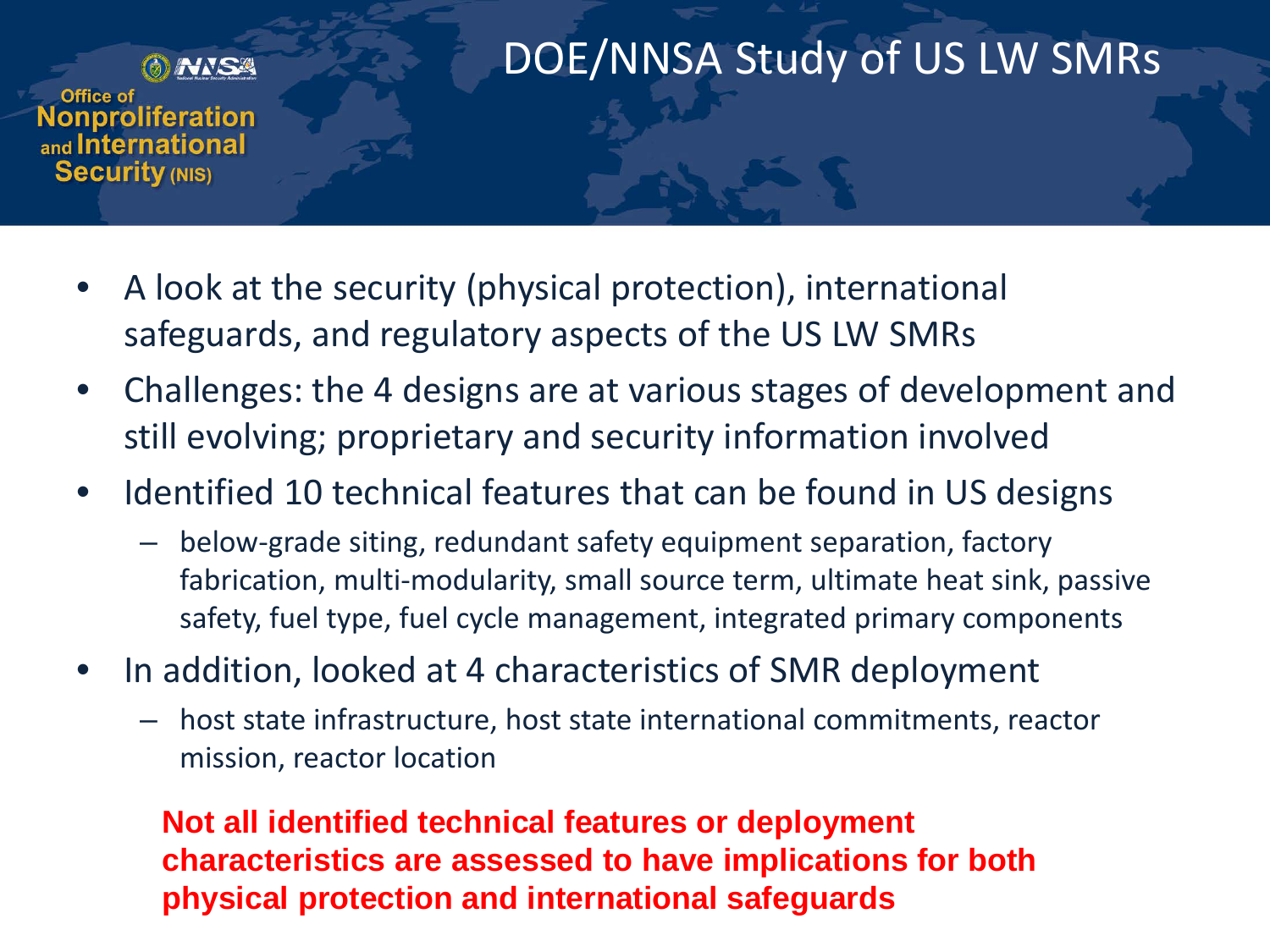

### Technical Features (1)

- **1. Below-grade siting** refers to the below ground level placement of most or all elements of the nuclear steam supply system (i.e., reactor core, steam generators, pressurizers, etc.), the spent fuel pool (SFP), and other safety systems.
	- Physical Protection: Generally makes the reactor more secure against intruders, but may impede security response in a barricading scenario; easier to protect against plane impacts and stand-off weapons; would provide an extra barrier to the dispersion of radioactive material in the event of a successful attack
	- IAEA Safeguards: No clear advantages or disadvantages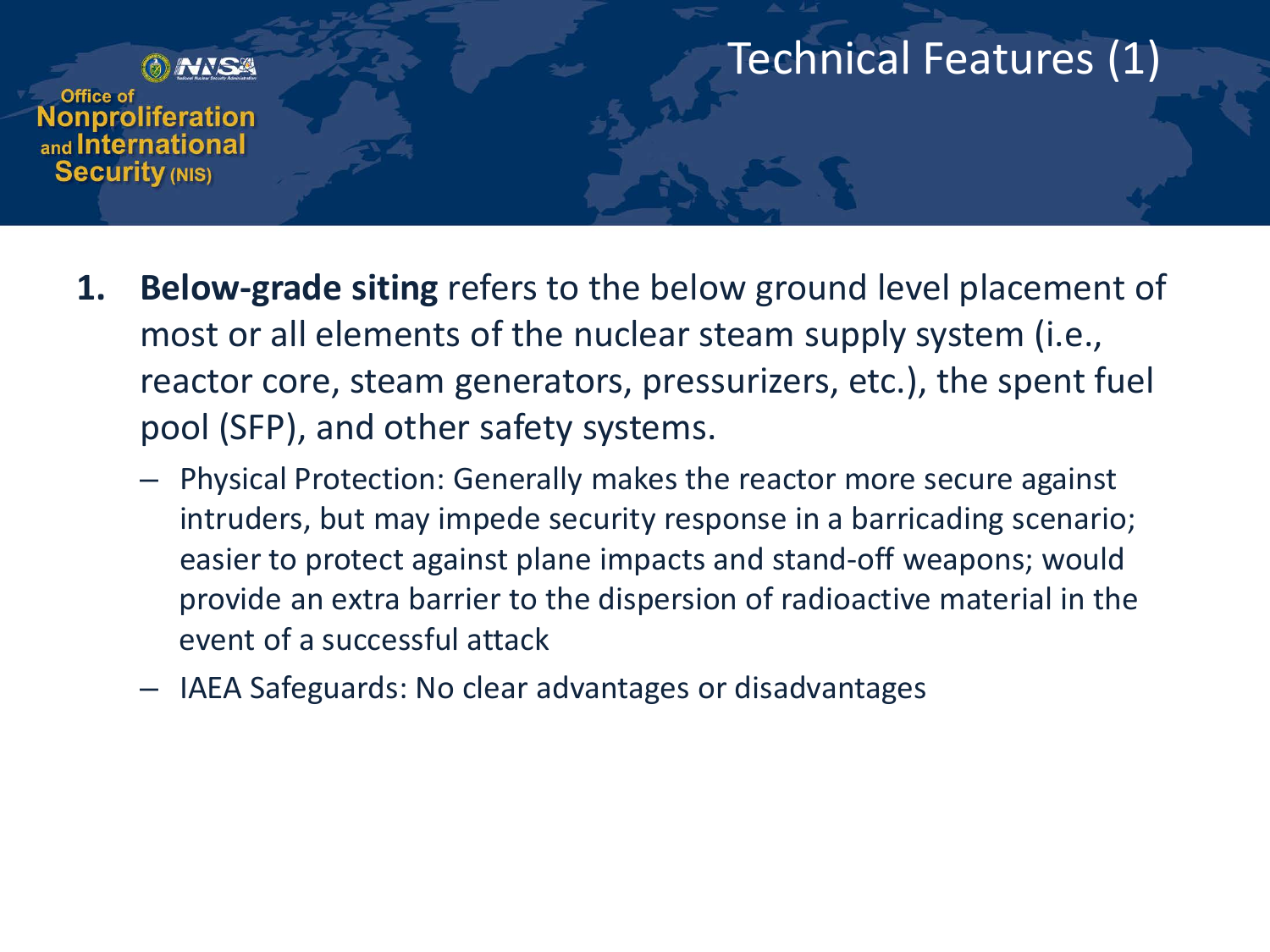

# Technical Features (2)

- **2. Redundant safety equipment separation** refers to the physical isolation of secondary mechanical elements related to reactor safety.
	- Physical Protection: May offer security advantages by complicating attack planning, requiring multiple synchronized or sequential actions using coordinated attack teams, and likely lowering the chance an attack succeeds
	- IAEA Safeguards: No clear advantages or disadvantages
- **3. Factory fabrication** refers to the possibility that reactor modules or systems may be constructed in a manufacturer's facility and then delivered to the operation site as a complete unit
	- Physical Protection: No clear advantages or disadvantages
	- IAEA Safeguards: May create a need for partial DIV at factory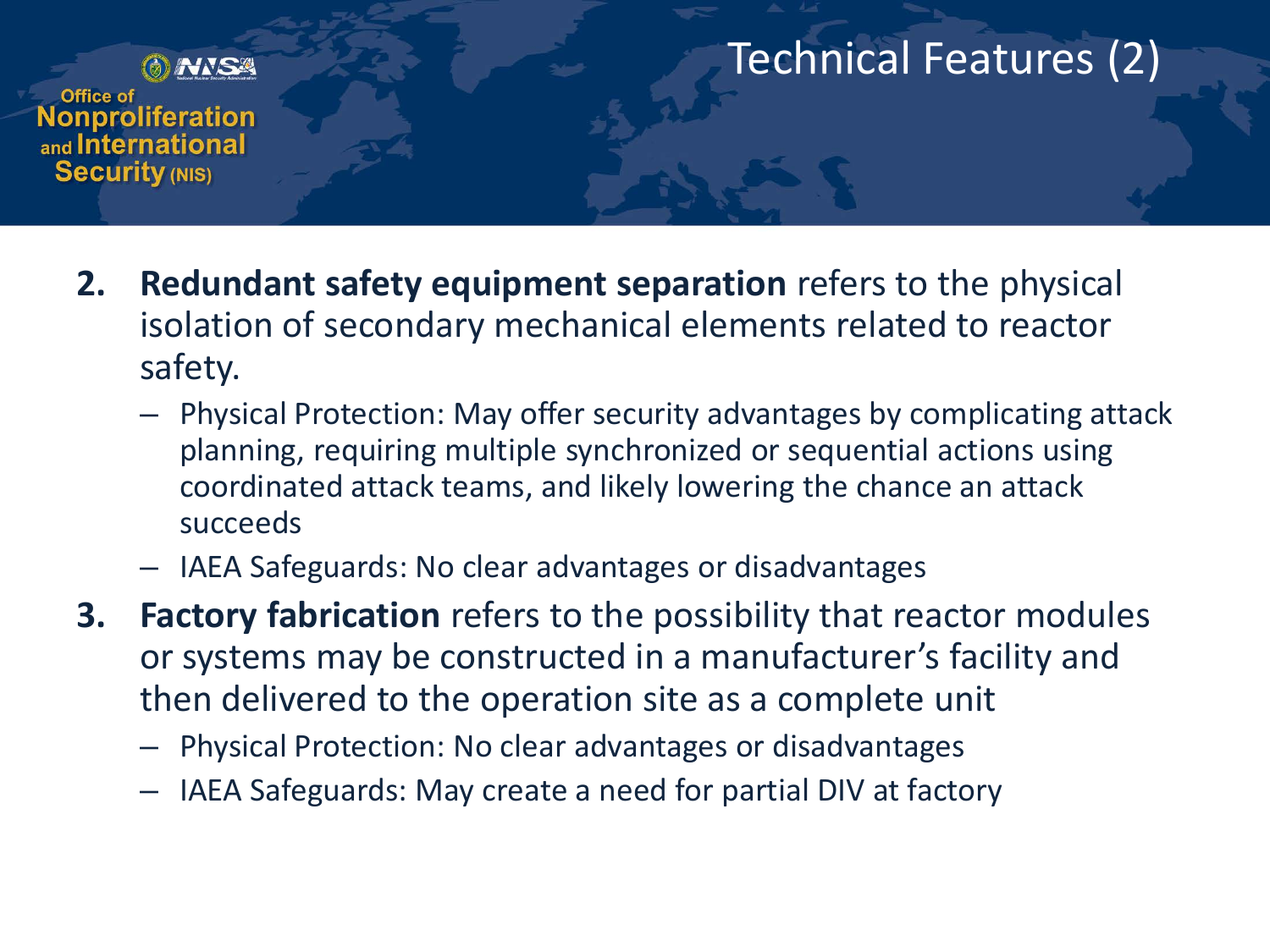

### Technical Features (3)

- **4. Multi-modularity** refers to the integration of multiple reactor "modules" into larger power production systems.
	- Physical Protection: Has the potential to complicate planning and increase physical protection requirements and cost
	- IAEA Safeguards: Tracking nuclear material at multi-modular sites could be more complicated; potentially more frequent inspector visits and greater costs
- **5. Small source term** refers to the amount of potentially vulnerable fissile or radioactive material.
	- Physical Protection: May reduce the consequences of a successful sabotage attack
	- IAEA Safeguards: No clear advantages or disadvantages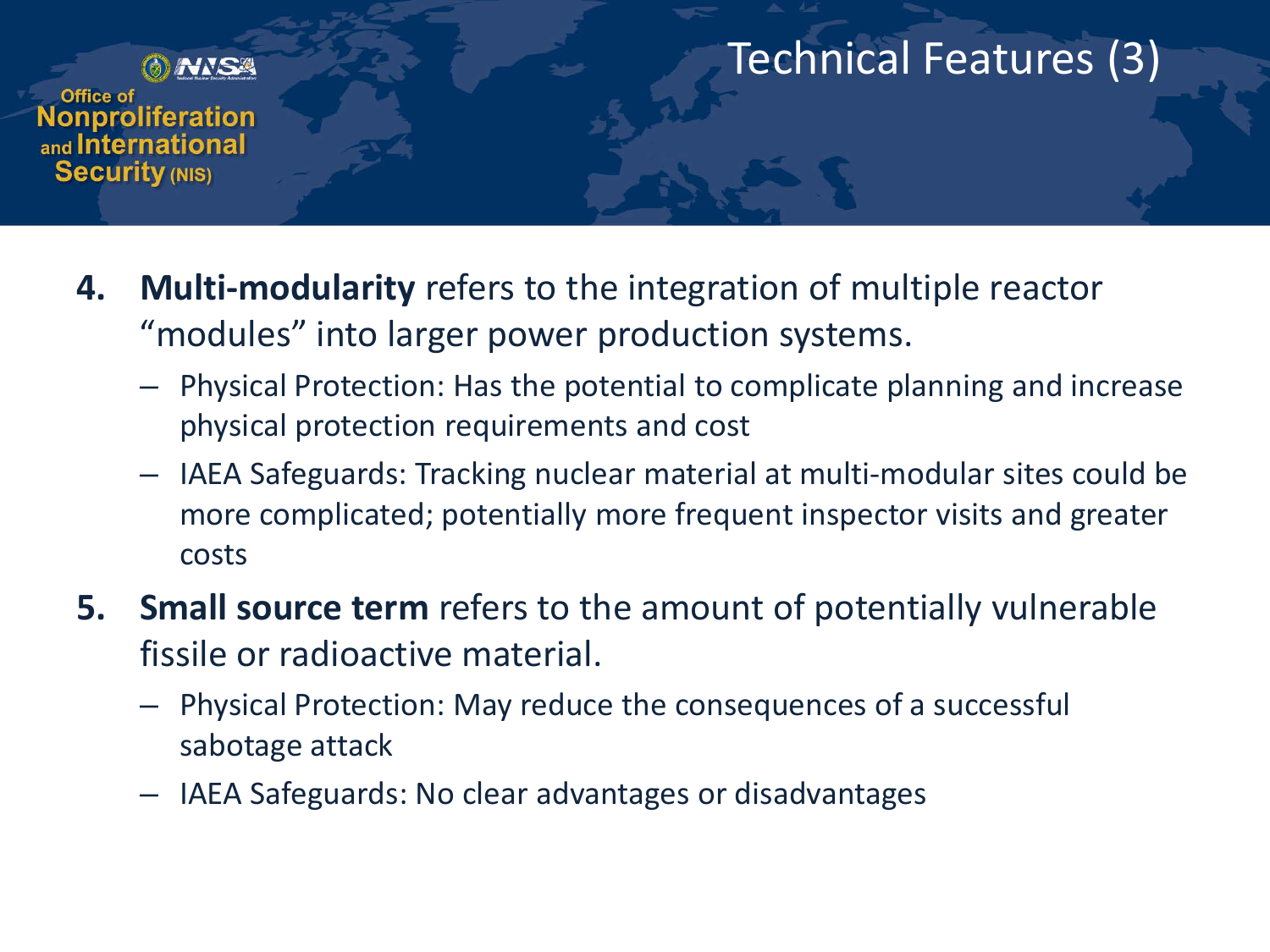

### Technical Features (4)

- **6. Ultimate heat sink** (UHS) refers to the system of structures and components and associated assured water supply and atmospheric condition(s) credited for functioning as a heat sink to absorb reactor decay heat and essential station heat loads after a normal reactor shutdown or a shutdown following a design-basis accident or transient.
	- Physical Protection: Lower power capacity and compact size of SMRs can permit smaller UHS requirements and novel approaches that reduce the potential for loss of the UHS
	- IAEA Safeguards: No clear advantages or disadvantages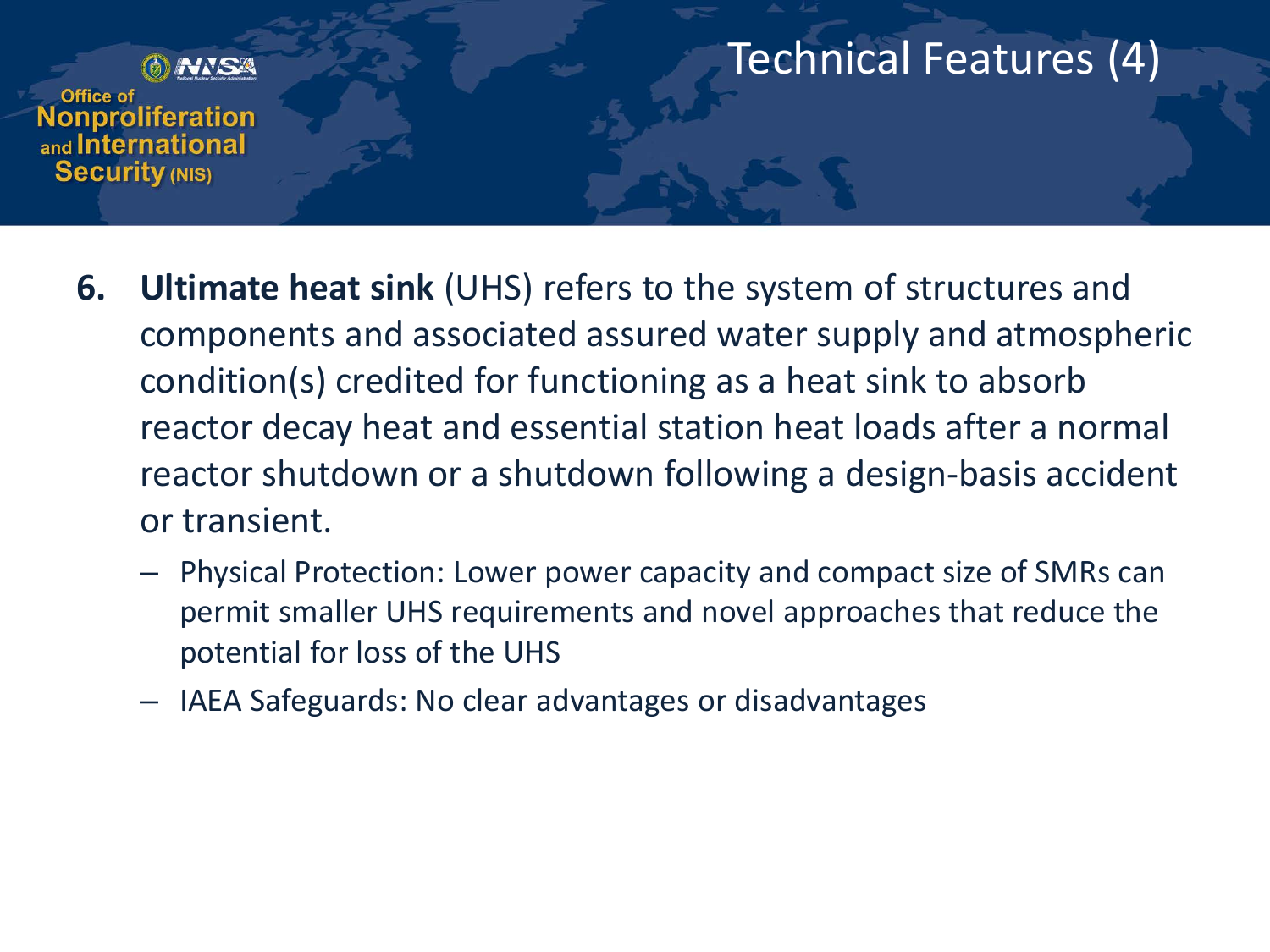

#### Technical Features (5)

- **7. Passive safety** refers to safety features that rely on natural phenomena (e.g., gravity, natural circulation, and direct heat transfer from the containment vessel to the environment) that function without intervention from an operator or reliance on external power.
	- Physical Protection: Greater use of passive safety features, including natural circulation, offers advantages in specific sabotage scenarios and eliminates some potential security targets
	- IAEA Safeguards: No clear advantages or disadvantages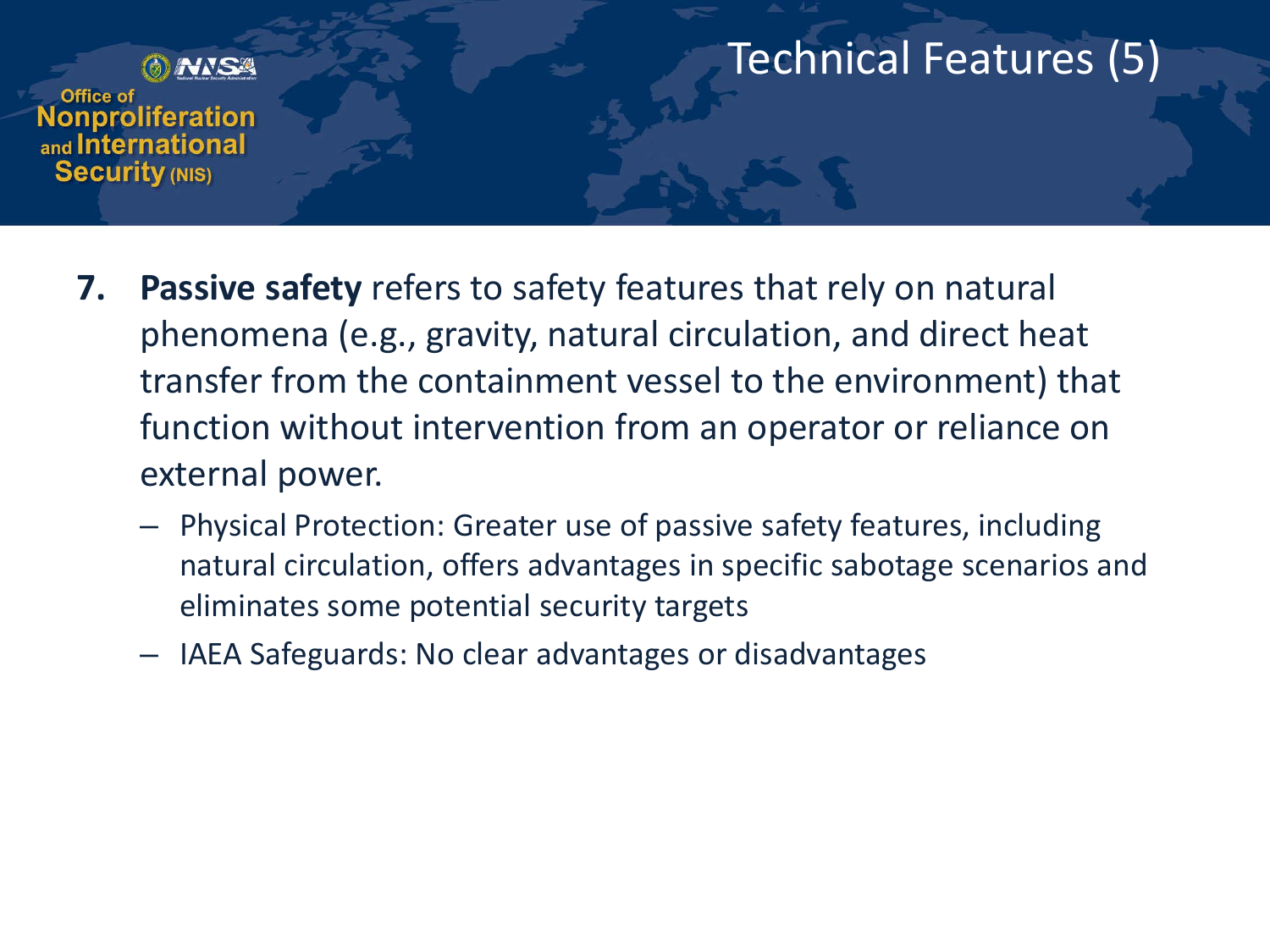

### Technical Features (6)

- **8. Fuel type** refers to the chemical form, enrichment level, and geometry of the reactor fuel.
	- Physical Protection: No clear advantages or disadvantages
	- IAEA Safeguards: Standard fuel designs allow use of standard verification approaches; double-stacking of spent fuel could pose challenges
- **9. Fuel cycle management** refers to the loading of fresh fuel, refueling frequency, the portion of the core replaced during refueling (up to the entire core), capacity for fuel shuffling, nominal outage duration, and movement of used fuel to the SFP.
	- Physical Protection: No clear advantages or disadvantages
	- IAEA Safeguards: Longer refueling cycles could reduce verification activities but increase dependence on containment and surveillance for core verification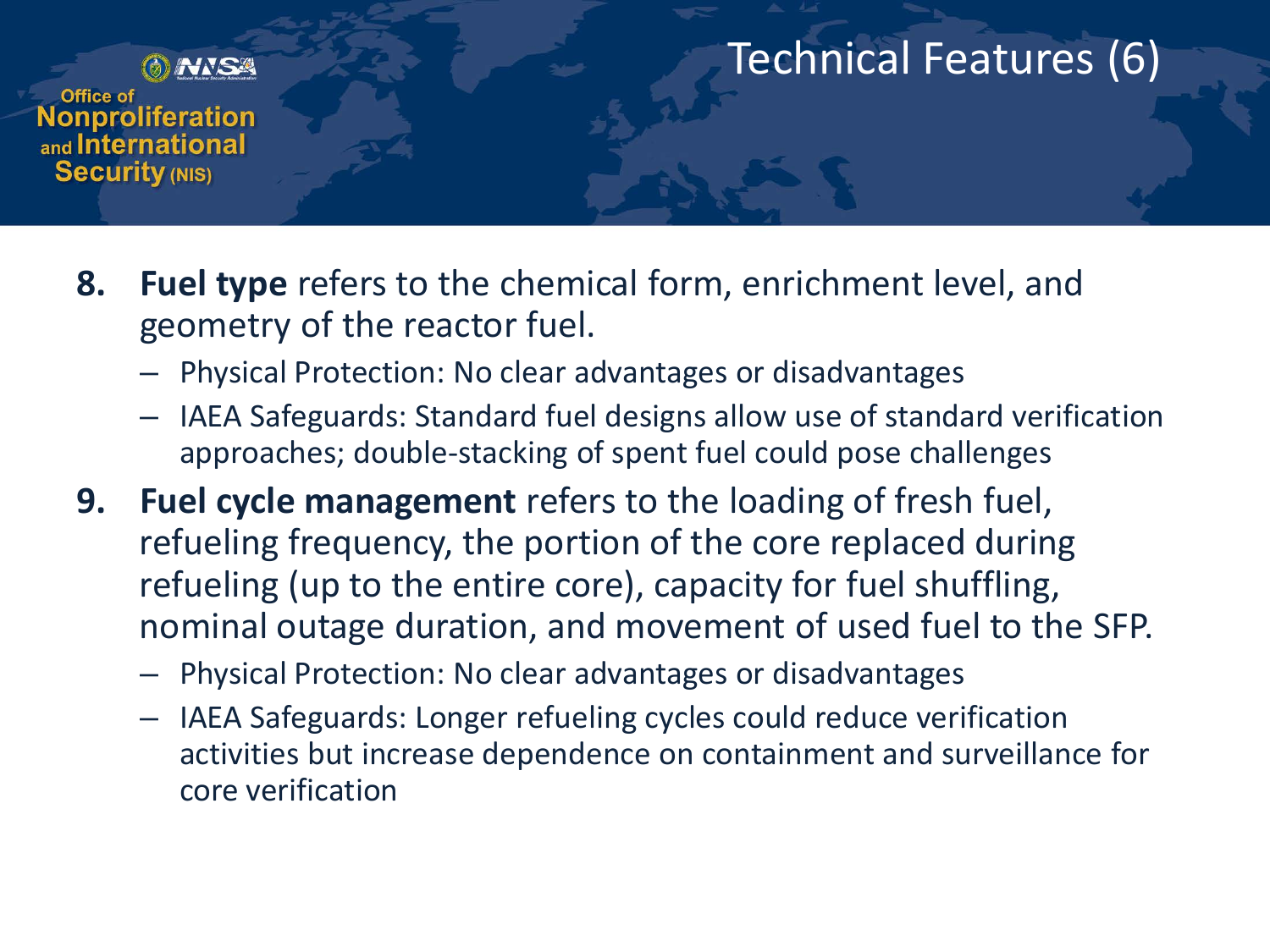

### Technical Features (7)

- **10. Integrated primary components** refers to the integration of the elements of the nuclear steam supply system (reactor core, steam generator, pressurizer, etc.) within a single pressure vessel.
	- Physical Protection: Elimination of most large coolant pipes and reduction in the number of vessel penetrations makes the reactor easier to protect
	- IAEA Safeguards: Confined spaces and difficulty with sealing the vessel may complicate verification activities